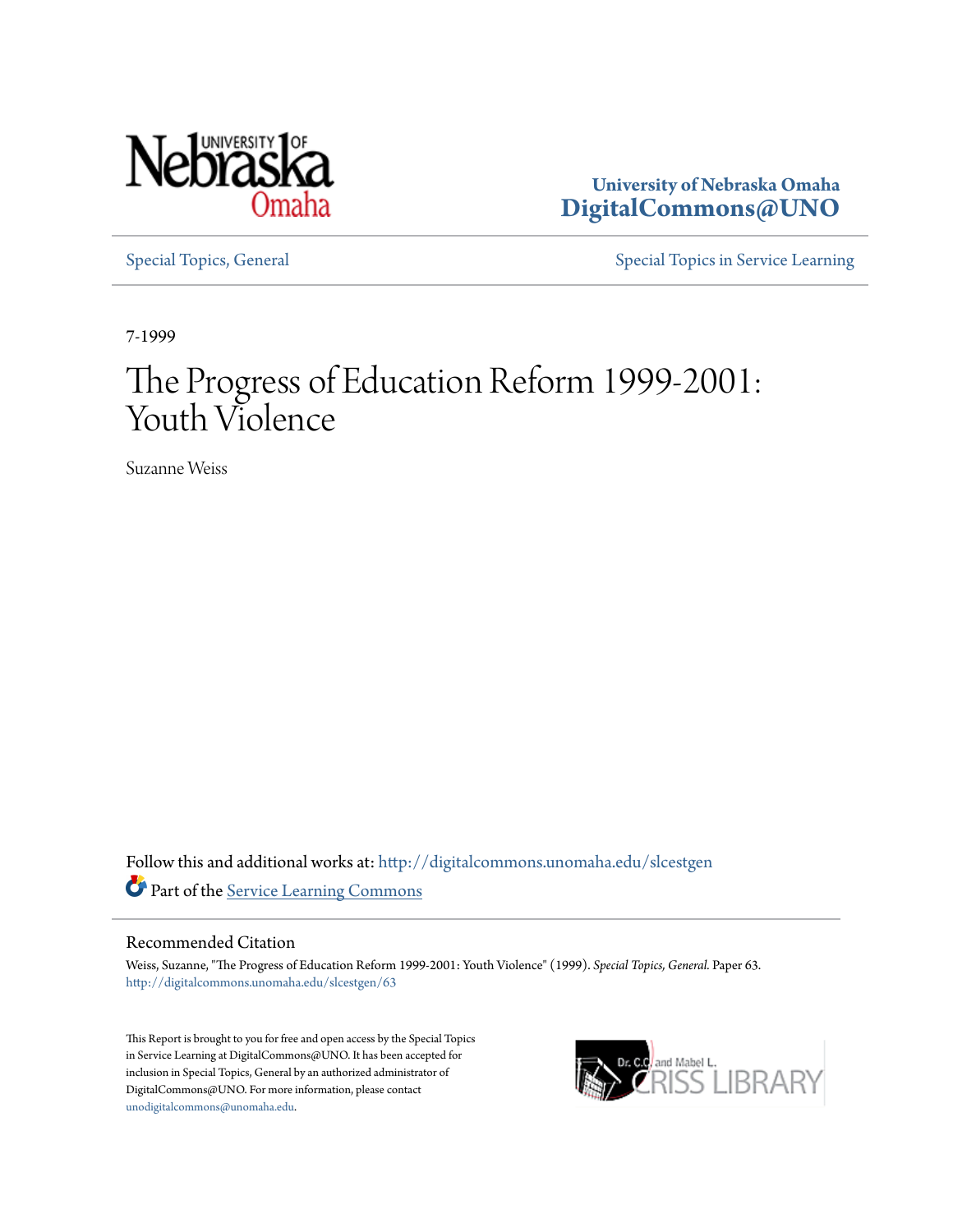

### **What's inside**

**Three strategies** to stem the tide of youth violence:

- Prenatal and infant care
- Small schools
- Service-learning

### To find out more...

- \* Visit the ECS home page (www.ecs.org) for a summary of new and emerging state policies on school safety, along with a list of the 10 best Web sites for researching information on school safety and violence prevention. Another good source for up-to-date information on state policy action on this topic is www.stateline.org.
- After reviewing 450 violence-prevention programs, the Center for the Study and Prevention of Violence (CSPV) selected 10 model approaches that meet rigorous research standards. Profiles on the 10 models, along with a variety of information about violence prevention,  $^{\dagger}$ can be found on CSPV's Web site, www.colorado.edu/cspv/.

## The Progress of Education Reform 1999-2001

## **Youth Violence**

Vol. 1, No. 2, July-August 1999

# **Stemming the** A spate of classroom killings and **Tide of Youth** schoolyard shootings over the past

*LULE UJ LUILII* two years has riveted the nation's **Violence** attention. leaving us alarmed. saddened and asking the questions: "Why did this happen?"

and "What can we do to prevent it from happening again?"

In statehouses across the nation, legislators have responded with dozens of measures aimed at cracking down on school violence, primarily in the form of stiffer penalties for students who assault or threaten others, bring weapons into schools or perpetrate bomb scares. But state policymakers also are looking at a variety of measures focused on prevention and intervention - from toll-free tip lines, anti-bullying programs and character education classes, to mandatory, comprehensive school-safety plans.

In the last decade, there has been a major breakthrough in understanding the causes of youth violence and developing effective programs and strategies to prevent it. Some of these programs focus on the family, some on the school and some on the neighborhood or community. Taken together, such efforts can help ensure that every school provides a safe, positive and stimulating environment for teaching and learning.

This issue of The Progress of Education Reform 1999-2001 takes an in-depth look at three strategies that seem to hold particular promise in terms of addressing the root causes of aggressive, violent behavior among young people:

- Improved health and counseling services for expectant and new mothers, particularly those at risk for child abuse or neglect
- New school reform approaches that emphasize the importance of smaller, more personalized learning environments for students, particularly in high school
- Growing interest in the use of service-learning (linking classroom learning to community service) to promote the intellectual, psychological and moral development of young people.

NSLC c/o ETR Associates 4 Carbonero Way Scotts Valley, CA 95066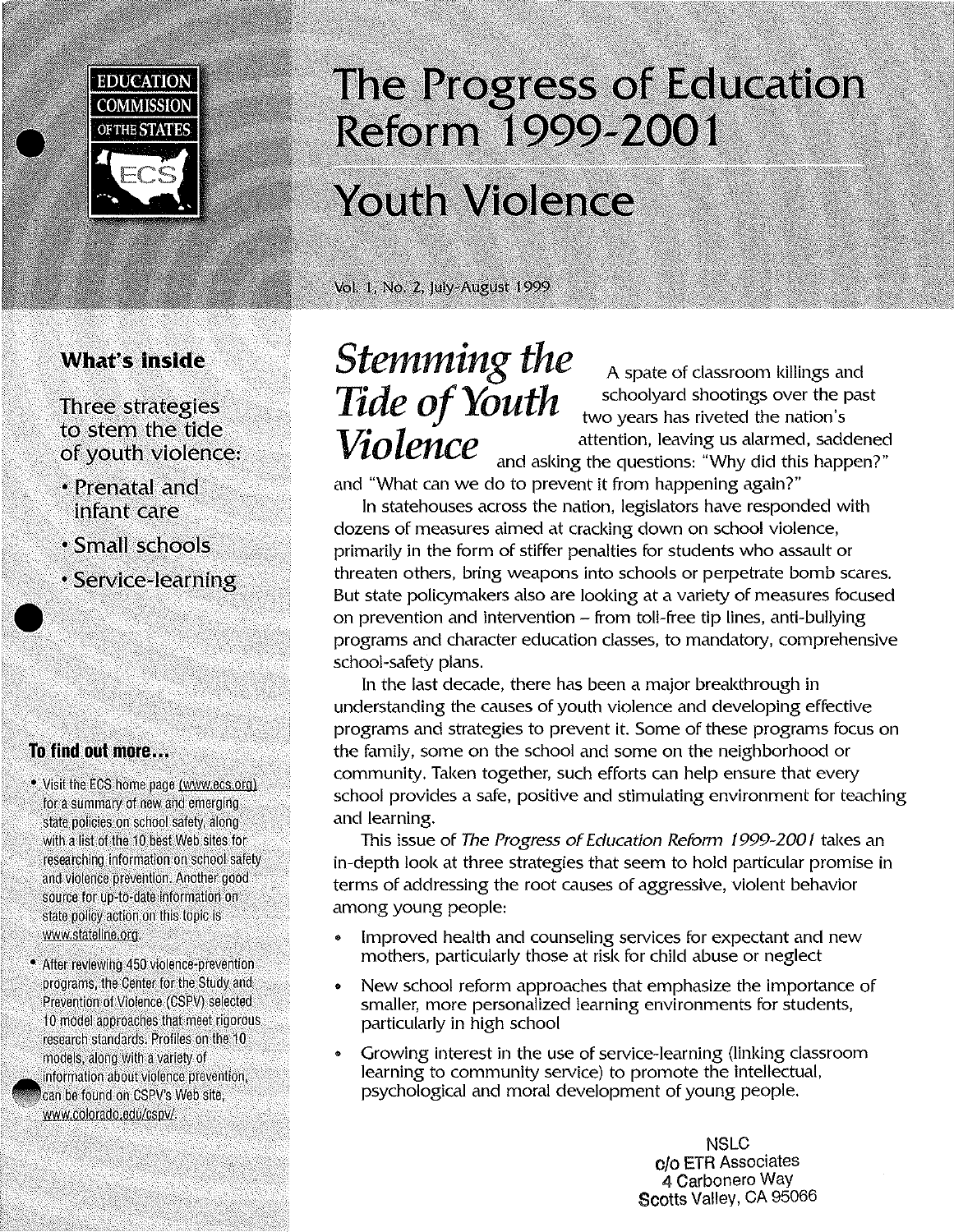### **To find out more ...**

• Research findings on home-visit programs in Elmira and other cities are contained in a 1998 RAND report, Investing in Our Children: What We Know and Don't Know About the Costs and Benefits of Early Childhood Interventions. It is available from RAND Distribution Services for \$15. Phone: 310-451-7002; fax: 310-451-6915; e-mail: order@rand.org. Also, the Information Clearinghouse section of the ECS Web site (www.ecs.org) offers policy briefs and reports on early childhood and care.





**and cultivated. The latest research on infant** 

**brain development reveals that the roots of violence can be sown before birth and**  well-entrenched by preschool.

**Today, there is a growing chorus of advocates- from law-enforcement**  officials to child-development experts  $-$  calling for a major expansion of health and counseling programs for families whose children are at greatest risk of abuse and neglect. One approach that has been extensively tested, with encouraging results, **is the provision of regular, in-home services during a woman's pregnancy and the**  first two years of her child's life.

Such programs are designed to help women improve their prenatal health and the outcomes of pregnancy; enhance the care provided to infants and toddlers in an effort to improve their health and development; and improve **women's own personal development, giving particular attention to the planning of future pregnancies, women's education achievement and parents' participation in**  the work force. Typically, a nurse visitor is assigned to a family and works with that family through the duration of the program.

One such program, the Prenatal and Early Infancy Project, has been tested with both white and black low-income families, in rural and urban settings. In a 15-year follow-up study in Elmira, New York, for example, findings showed that **low-income and unmarried women and their children who were provided with a nurse home visitor had, in contrast to those in a comparison group:** •

- Seventy-nine percent fewer verified reports of child abuse or neglect
- Thirty-one percent fewer subsequent births
- Thirty months less receipt of Aid to Families with Dependent Children
	- Forty-four percent fewer maternal behavioral problems due to alcohol and drug abuse
		- **Sixty-nine percent fewer maternal arrests**
		- Fifty-six percent fewer arrests on the part of the 15-year-old children.

Many parents desperately need, and want, more knowledge about child development and parenting skills. States such as Missouri and **Hawaii have led the way in showing how to implement effective,**  large-scale parenting education and family resource programs, including in-home coaching and counseling, without intruding on family privacy. Communities in these and other states have used a variety of local, state and federal funding sources to support such programs, including Medicaid, welfare reform, maternal and child health, and child abuse prevention dollars.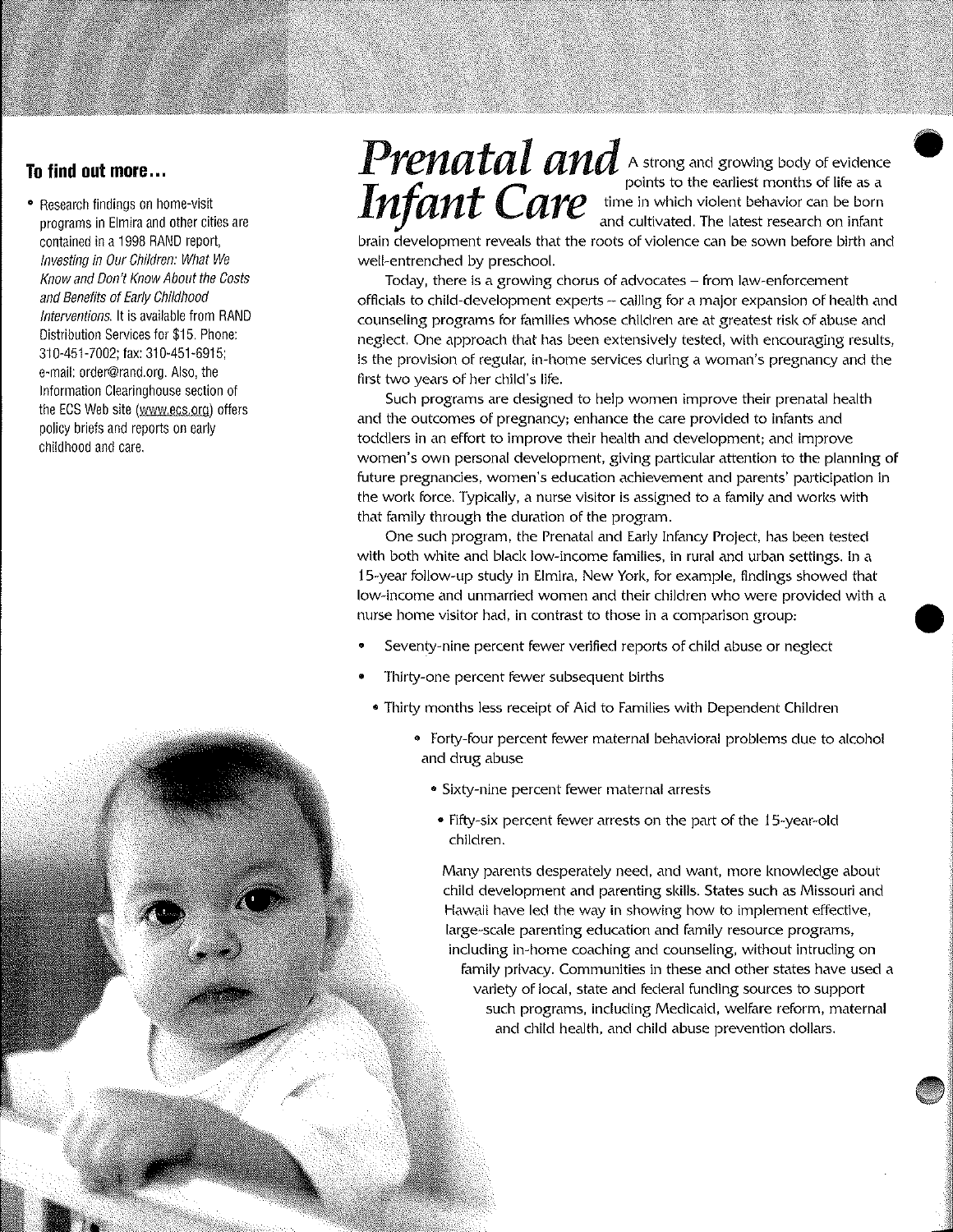## $\bullet$ *Small*

During this century, the size of schools has grown tremendously, particularly in urban areas. Nationwide since World War II, the number of schools declined **Schools**<br>**Schools Schools**<br>**70%**, while average size grew fivefold. More than one

in four secondary schools nationwide enrolls over I ,000 students, and enrollments of 2,000 and 3,000 are not uncommon.

The thinking behind large schools was that bigger meant more extracurricular **opportunities, a more diverse curriculum and more resources for students as a**  result of economies of scale. Intuitively, this makes sense; a growing body of research and public opinion, however, indicates this approach is misguided and that, when it comes to school size, smaller is actually better.

Research has shown that students from smaller schools have better attendance rates, and that when students move from large schools to smaller ones their attendance improves. Smaller schools also have lower dropout rates and fewer discipline problems. A 1992 study by researchers Jean Stockard and Maralee Mayberry stated that "behavior problems are so much greater in larger schools that any possible virtue of larger size is cancelled out by the difficulties of **maintaining an orderly learning environment."** 

 $\begin{array}{c}\n\epsilon \\
\uparrow \\
\uparrow \\
\downarrow \\
\downarrow \\
\downarrow \\
\downarrow \\
\downarrow \\
\downarrow \\
\downarrow\n\end{array}$ In addition, according to researcher Kathleen Cotton, larger school size has not translated into more extracurricular participation. In a 1996 study, Cotton found that in smaller schools, students are more likely to be involved in **extracurricular activities and to hold positions of responsibility in those activities.**  Nor are larger schools more efficient. A 1996 study by researchers Valerie Lee and julie Smith found that large schools are actually more expensive because their **sheer size requires more administrative support. More important, additional bureaucracy translates into less flexibility and innovation.** 

Perhaps the most important benefit of smaller schools is the closer connection students have with adults, making them less likely to fall through the cracks. In a 1996 article in Educational Leadership, former New York City high school principal Deborah W. Meier wrote that large schools breed anonymity, which, in turn, breeds anger, frustration and a sense of disconnectedness. "The data are clear that the smaller the school, the fewer the incidents of violence, as well as vandalism and just plain rudeness," Meier wrote. "Small schools offer what metal detectors and guards cannot: the safety and security of being where you are known well by people who care for you."

When asked in a 1997 study by the Hudson Institute why they had chosen charter schools instead of traditional public schools, 53% of parents cited small school size. It was the most frequent response, ahead of higher standards, education philosophy, greater parental involvement and better teachers. It is also telling that urban parents, whose children are most likely to be in excessively large schools, are also the parents most likely to express dissatisfaction with their public **schools.** 

While there is no agreement about what school size is ideal, the consensus of researchers is that no school should serve more than 1,000 students and that elementary schools should not exceed 300 to 400 students. There is also a general acknowledgment that the huge 2,000-, 3,000-, and 4,000-student schools **now in use are much too large .** 

؛<br>؛<br>؛<br>؛ **Restructuring schools to create an environment in which teachers know their**  students well is a key focus of the Coalition of Essential Schools, the School Development Program and other comprehensive school reform models that have emerged over the past decade. Typically, these models encourage mixed-age classrooms, reduced teaching loads and other strategies aimed at creating a more **personalized learning environment.** 

### **To find out more ...**

- In an article for *Educational Leadership* entitled "The Big Benefits of Smallness," Deborah W. Meier provides seven good reasons why small schools work. The article is available on the Web at www.acsd.org/pubs/el/sep96/meier.
- The Hudson Institute report, Charter Schools as Seen by Those Who Know Them Best: Students, Teachers and Parents, is available online at www.edexcellence.net/chart/chart1.htm.
- Malcolm Shabazz City High School in Madison, Wisconsin, prides itself on having created a "healthy, harassmentfree learning environment in which all students are able to feel safe, engaged, productive and respectful of one another." For more information about Shabazz, its students, its curriculum and its unique policies and programs, visit the school's Web site at www.madison.k12.wi. us/shabazz/.
- ECS has published a variety of publications on comprehensive school reform. Check the ECS Web site (www.ecs.org) or call 303-299-3692 to order or request a products catalog.



Youth Violence